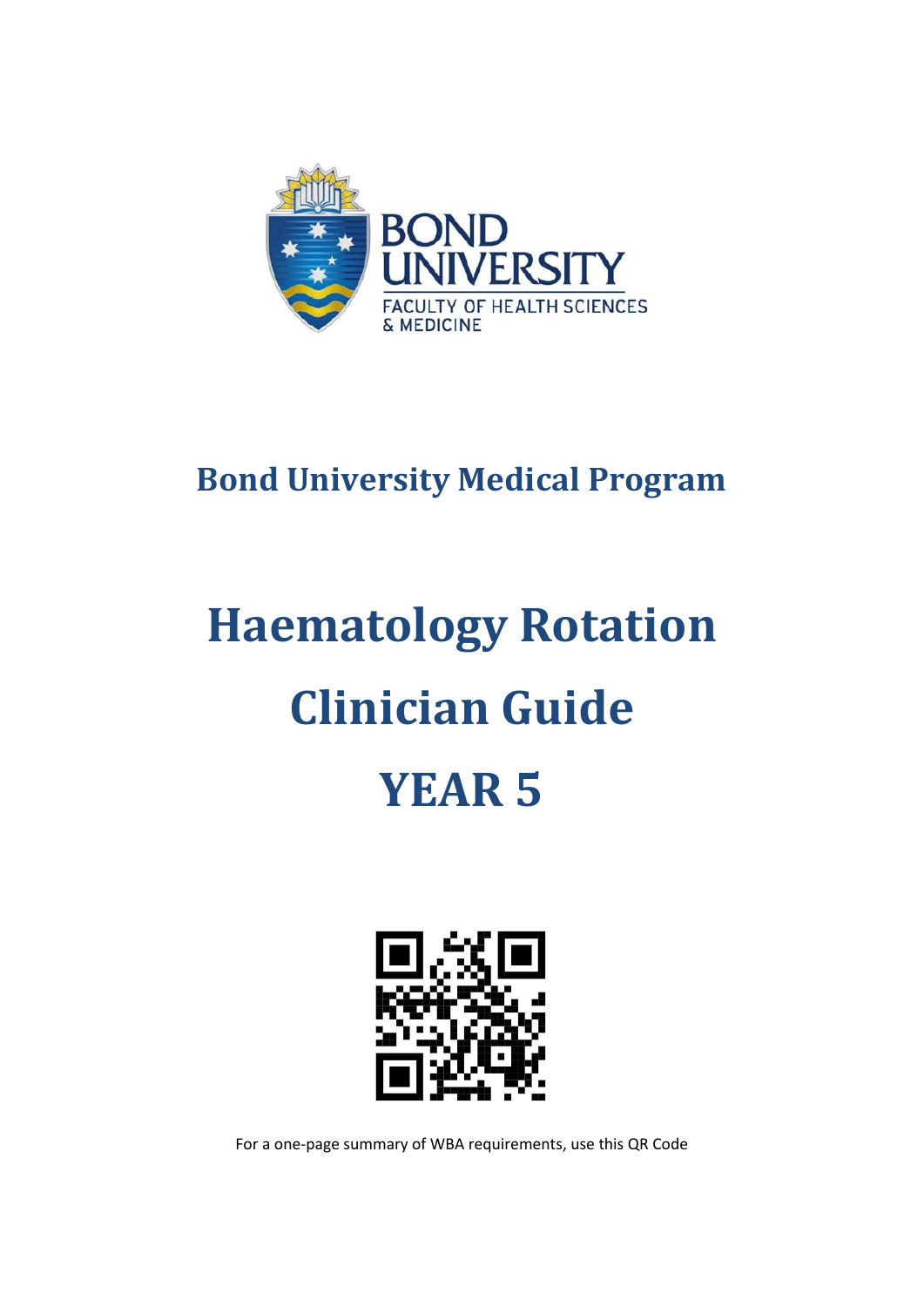## **Introduction**

Students in the final year of the Bond University Medical Program have 6 rotations to train in a broad array of medical, surgical, and other specialities.

These Rotations are made up from one of each of:

- Anaesthetics, Critical Care, and orthopaedics (2 weeks of each)
- Elective or Capstone
- Emergency Medicine,
- Flexible/End of year elective
- General Practice,
- Selective

The capstone, elective, flexible and selective rotations provide students' a choice of interest area, or speciality placement, to gain additional clinical experience on top of specified clinical curriculum placements.

The learning priorities for all clinical specialities are to gain insight and understanding of the most common presentations and conditions encountered. It is anticipated that all students will have opportunities to enhance their skills in history taking and clinical examination. Students should also be encouraged to translate the information from patient interactions into commonly used formats by interns, such as *ISBAR (Introduction, Situation, Background, Assessment, Recommendation)* Additional specific procedural skills development is welcomed

#### **Timetable and Contacts**

**Students are expected to be present 5 days a week during their rotation**. If students are unable to attend for any reason, they are required to advise the clinician, hospital co-ordinator (where available) and the Placements Team at Bond University.

Student involvement in the day-to-day care and management of patients provides the best opportunity for learning. Students will be able learn the most through interviewing and examining patients and being involved in clinical decision making at the bed side.

As well as clinical knowledge, students must display other professional skills such as working well within the multidisciplinary team, considering the psychological and social impact of the illness on the patient and the family, being honest, empathetic, and respectful with regard to the patient's choices and decisions.

It is also important for students to recognise their own limitations, competencies, and scope of practice associated with their stage of training.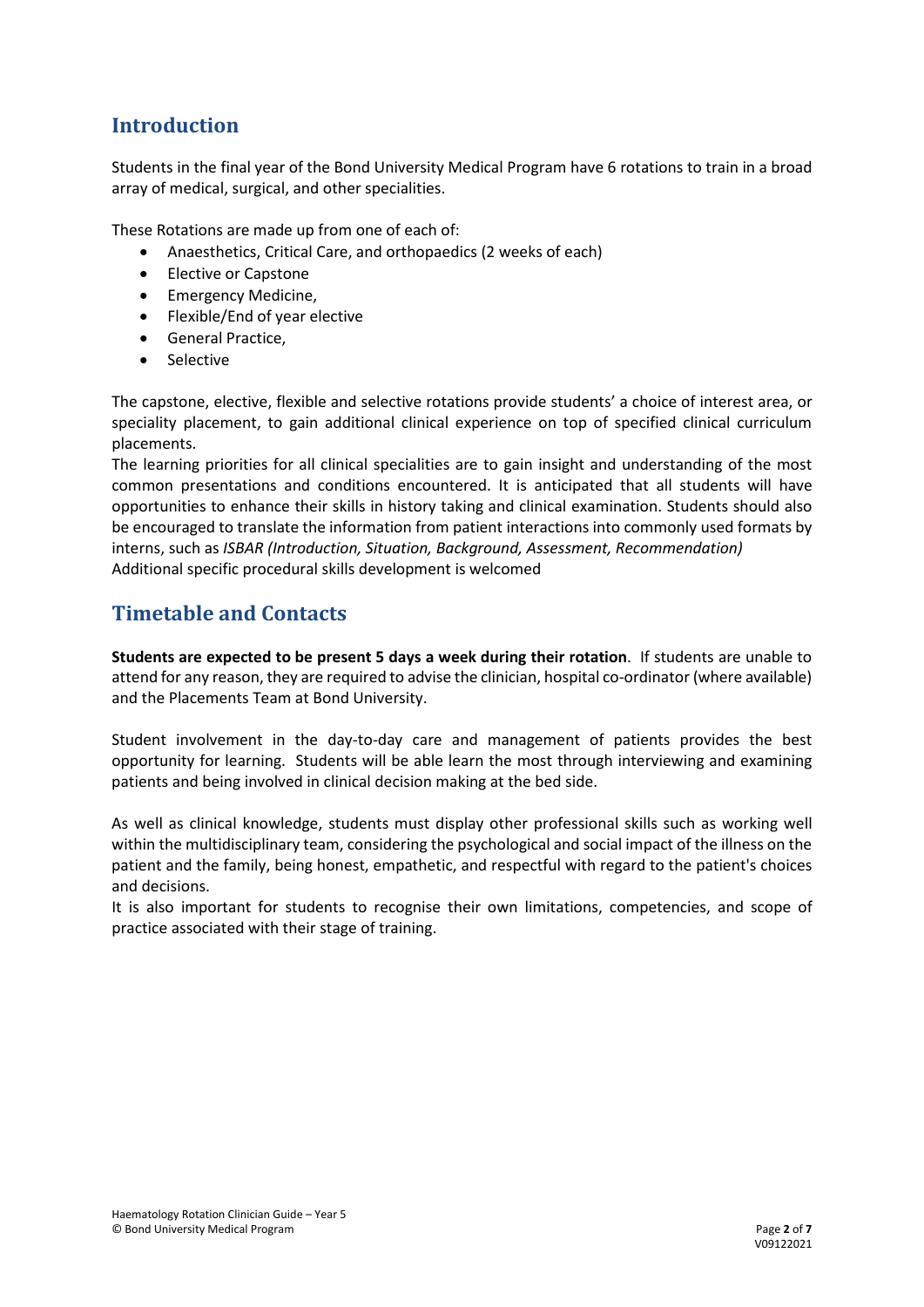# **MD Program Learning Outcomes**

#### **MEDI72-YR5 Extended Clinical Practice and Research, A, B & C and Doctor of Medicine (MD)**

- 1. Science and Scholarship: The medical graduate as scientist and scholar (SS)
- 2. Clinical Practice: The medical graduate as practitioner (CP)
- 3. Health and Society: The medical graduate as a health advocate (HS)
- 4. Professionalism and Leadership: The medical graduate as a professional and leader (PL)

The Australian Medical Council's Graduate Outcome Statements are organised into four domains. Within this subject, the framework mapped to the learning outcomes are: Science and Scholarship Domain (learning outcomes 1-3), Clinical Practice Domain (learning outcomes 4-11), Health and Society Domain (learning outcomes 12-15) and Professionalism and Leadership Domain (learning outcomes 16-21).

| Program<br>LOs 2022 | 2022          | <b>Description</b><br>On successful completion of this program the learner will be able to:                                                                                                                                                                                      | <b>AMC Domain</b>                               |
|---------------------|---------------|----------------------------------------------------------------------------------------------------------------------------------------------------------------------------------------------------------------------------------------------------------------------------------|-------------------------------------------------|
| 01                  | <b>Y5SS01</b> | Apply current medical and scientific knowledge to individual patients, populations and<br>health systems.                                                                                                                                                                        | 1.1, 1.2, 1.3,<br>1.4                           |
| 02                  | <b>Y5SS02</b> | Apply evidence-based and environmentally sustainable healthcare practices in patient care<br>and research methodology.                                                                                                                                                           | 1.5, 1.6, 2.7                                   |
| 03                  | <b>Y5SS03</b> | Apply project management and/or communication skills to complete an evidence based<br>and professionally focussed project including its dissemination.                                                                                                                           | 1.1, 1.5, 1.6,<br>3.3, 4.9                      |
| 04                  | <b>Y5CP01</b> | Demonstrate cognitive, technical and interpretive skills in undertaking an accurate,<br>detailed system-focussed history from a range of patients within a variety of clinical<br>settings.                                                                                      | 2.1, 2.2                                        |
| 05                  | <b>Y5CP02</b> | Perform an accurate and complete physical examination on any body system including a<br>mental state examination.                                                                                                                                                                | 2.3                                             |
| 06                  | <b>Y5CP03</b> | Use knowledge of common conditions, the patient history and physical examination<br>findings, and clinical data, to undertake clinical reasoning and formulate probable and<br>differential diagnoses.                                                                           | 2.2, 2.3, 2.4,<br>2.7, 2.8, 2.10                |
| 07                  | <b>Y5CP04</b> | Recognise and assess deteriorating and critically unwell patients who require immediate<br>care and perform common emergency and life support procedures.                                                                                                                        | 2.12                                            |
| 08                  | <b>Y5CP05</b> | Safely perform a range of common procedures.                                                                                                                                                                                                                                     | 2.6, 2.11, 2.14                                 |
| 09                  | <b>Y5CP06</b> | Safely prescribe by applying the principles of "quality use of medicines" in an<br>environmentally sustainable way.                                                                                                                                                              | , 2.7                                           |
| 10                  | <b>Y5CP07</b> | Select and justify common investigations, with regard to the pathological basis of disease,<br>utility, safety, cost-effectiveness, and sustainability, and interpret their results.                                                                                             | 2.5, 3.7                                        |
| 11                  | <b>Y5CP08</b> | Formulate an initial management plan in consultation with patients, family and carers<br>across a variety of clinical settings with consideration of psychosocial, environmental and<br>cultural aspects that may influence management.                                          | 2.1, 2.7, 2.9,<br>2.13, 2.14,<br>2.15, 3.2, 3.4 |
| 12                  | <b>Y5HS01</b> | Apply evidence from behavioural science and population health research, integrate<br>prevention, early detection, health maintenance and chronic disease management into<br>clinical practice.                                                                                   | 1.6, 2.10, 3.5                                  |
| 13                  | <b>Y5HS02</b> | Recognise and critically reflect on the diversity of populations regarding health issues<br>applicable to the relevant unique historical, social and cultural contexts in the clinical and<br>community settings including First Nations peoples.                                | 3.1, 3.2, 3.4,<br>3.5, 3.8, 3.9                 |
| 14                  | <b>Y5HS03</b> | Recognise and understand the complex interactions between the healthcare systems and<br>environment, as well as the doctor and patient, whilst reflecting on power and privilege, to<br>understand the role of these to ensure a culturally responsive and safe working context. | 2.1, 2.8, 3.4,<br>3.6, 3.7, 4.5                 |
| 15                  | <b>Y5HS04</b> | Communicate successfully in all roles including health advocacy, education, assessment,<br>appraisal and with the First Nations peoples.                                                                                                                                         | 2.1, 3.3, 3.4,<br>3.8, 4.9                      |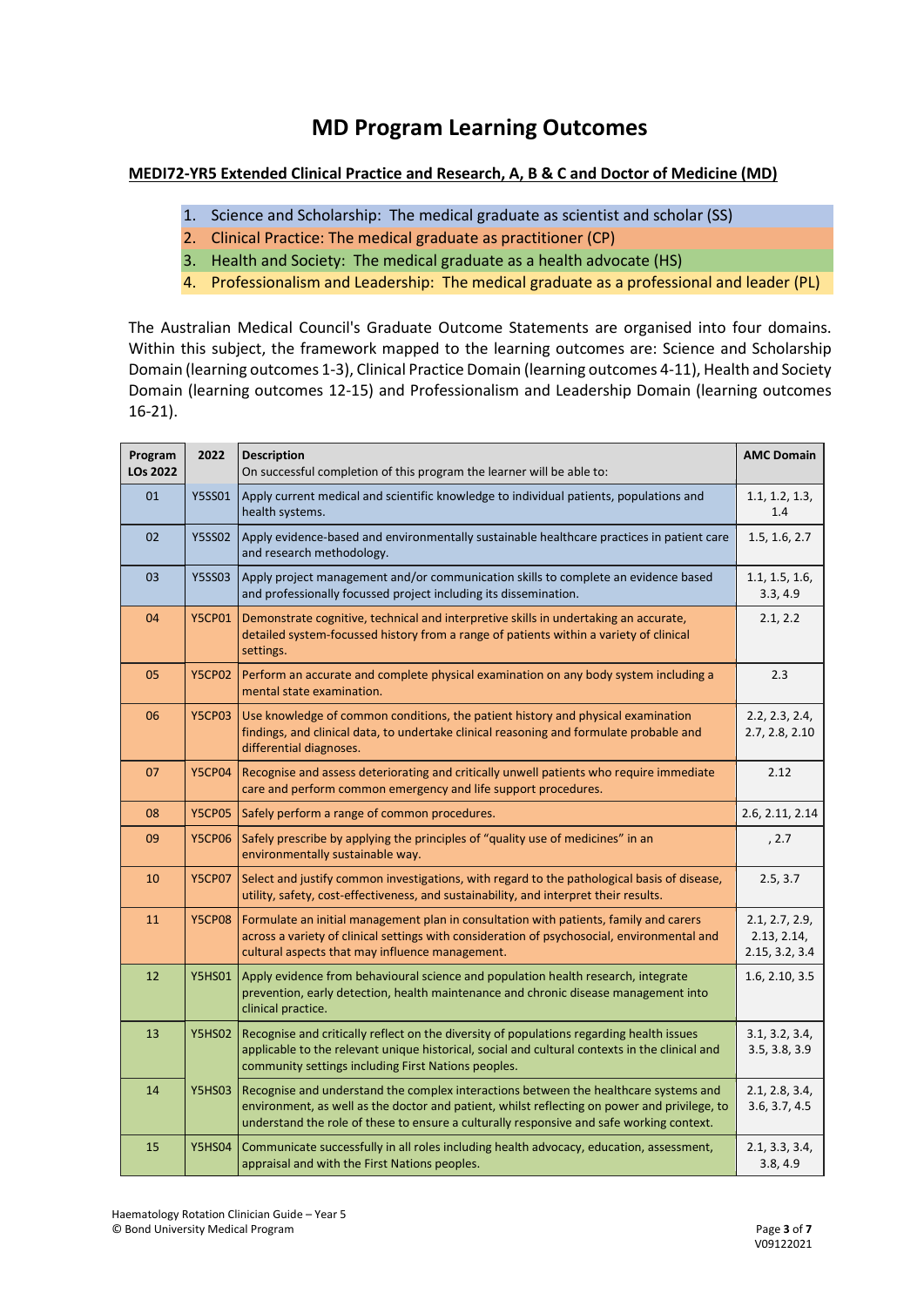| 16 | Y5PL01 | Contribute to teams providing care to patients according to "Good Medical Practice: A<br>Code of Conduct for Doctors in Australia" and "Good Medical Practice: A Guide for Doctors<br>in New Zealand"                                                                                                                            | 4.1, 4.2, 4.3,<br>4.4, 4.5, 4.6,<br>4.7, 4.8, 4.9,<br>4.10 |
|----|--------|----------------------------------------------------------------------------------------------------------------------------------------------------------------------------------------------------------------------------------------------------------------------------------------------------------------------------------|------------------------------------------------------------|
| 17 | Y5PL02 | Explain and apply the principles and concepts of medical ethics including physician virtue<br>and the 'four principles' of autonomy, beneficence, non-maleficence and justice in the<br>context of team-based patient care.                                                                                                      | 3.6, 4.1, 4.2,<br>4.3, 4.4, 4.6,<br>4.10                   |
| 18 | Y5PL03 | Apply the legal responsibilities of a medical practitioner across a range of professional and<br>personal contexts in the practice of team-based patient-care.                                                                                                                                                                   | 2.15, 4.1, 4.2,<br>4.3, 4.10                               |
| 19 | Y5PL04 | Evaluate the performance of self and others as self-regulated and effective members of a<br>diverse healthcare team in the management of a case load, respecting the roles of all<br>healthcare professionals within the clinical setting and community settings, demonstrating<br>professional foundation and essential skills. | 3.1, 4.1, 4.2,<br>4.6, 4.7, 4.8,<br>4.9                    |
| 20 | Y5PL05 | Demonstrate, and role model for junior medical students, skills to support the planned and<br>active development of a career.                                                                                                                                                                                                    | 4.1, 4.2, 4.3,<br>4.8, 4.9                                 |
| 21 | Y5PL06 | Demonstrate, and role model for junior medical students, the active management of<br>selfcare in a clinical environment as part of a clinical team managing patients.                                                                                                                                                            | 4.1, 4.2, 4.5,<br>4.6, 4.7, 4.9                            |

### **Haematology Rotation**

The basis of the Haematology Rotation is for students to see patients whose clinical problems relate to the broad array of haematology problems and to experience firsthand the daily routine and practice of medicine by a haematologist and the associated hospital team. Students are expected to learn about the assessment and management of haematology patients in the clinical setting.

The knowledge explosion and rapid advances in medicine mean that it is impossible to cover everything in one single rotation. However, knowledge of the common presentations and conditions will provide a firm foundation for students continuing professional development.

### **Goals**

The goals for the Haematology rotation are for students to:

- Gain learning experiences associated with the clinical care of Haematology patients
- Hone their history taking, examination skills and clinical reasoning
- Learn about and become comfortable discussing clinical management of haematology patients
- Develop clinical knowledge and understanding of the common conditions in Haematology
- Experience a real-life clinical working environment and work with a clinical team.

#### **Learning Outcomes**

Students must be able to:

- Demonstrate the ability to take a complex medical history as well as a focused system history in common blood disorders.
- Correctly perform a physical examination with focus on Haematology and related systems
- Demonstrate correct appraisal and assessment of medical symptoms and signs
- Formulate differential diagnoses and a management plan
- Recognise serious Haematological conditions requiring urgent management/intervention
- Demonstrate understanding and application of pharmacological, medical and surgical management of Haematology patients
- Undertake, justify and interpret common haematology investigations, and procedures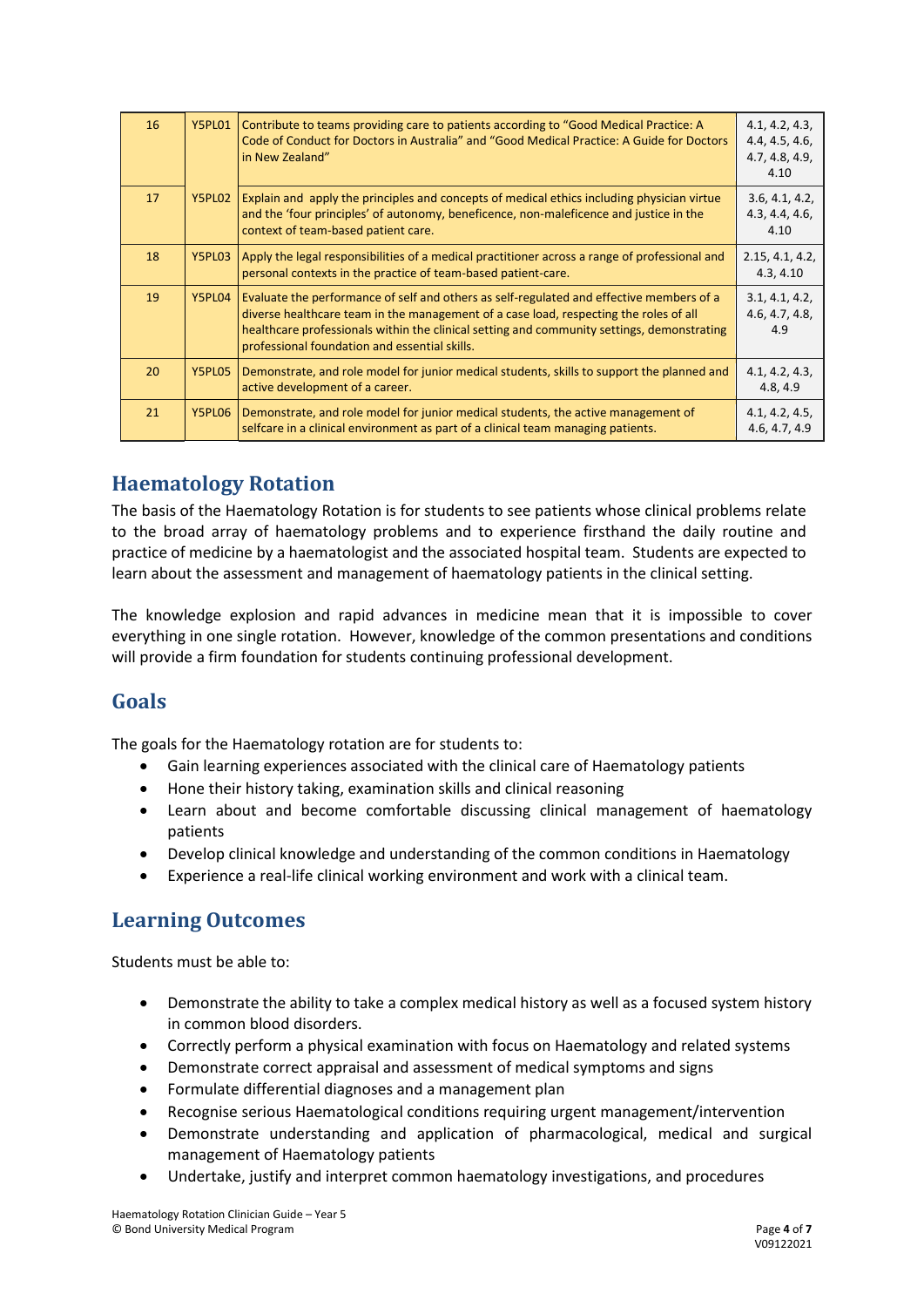# **Clinical Supervision and Assessment**

Formal educational sessions should be conducted every week throughout the clinical rotation to reinforce and enhance student learning. These sessions may vary throughout the placement.

Students have multiple workplace-based assessments (WBA) to successfully complete as a requirement for progression in the Medical Program. Assessments are completed in Osler ePortfolio, a cloud-based mobile assessment technology.

1. In-Training Assessment (ITA) is a workplace-based assessment tool utilised in clinical rotations. In the ITA, the clinical supervisor provides comments about student overall performance on that rotation. The ITA is a summary evaluation of whether students have met the requirements of that rotation for:

- Clinical knowledge
- Clinical History taking and physical examination skills
- Communication and
- Personal and professional behaviour

**ITA:** The ITA can only be completed by the supervising Consultant or their delegate after seeking opinion from the team about the student performance. **The ITA is due in Week 7.**

**2. Mini-CEX:** During the clinical placement, students will be supervised by a number of clinicians such as those in specialist training pathways in the medical team. Students are encouraged to participate in active learning by interacting with patients, conducting a relevant clinical activity. Students are required to evidence this as Mini-CEXs which can be assessed by these team members. Students are required to complete and evidence FOUR (**4) Mini-CEX** during this placement:

The Mini-CEX can be evaluated by a wide range of other health practitioners such as doctors, nurses, allied health, and hospital technicians

The Mini-CEX has been re-designed in conjunction with Griffith University to reduce the workload of completion for supervisors – whilst enhancing personalised feedback on performance to students.

Feedback should align to that given to students at the time of the interaction.

The Global result is a trust rating scale to align our evaluation of students with future clinician decisions around Entrustable Professional Activities.

| History / Physical examination / Procedural Skill / Other<br>Assessment Criteria |                                                                                                                                                                         |  |  |
|----------------------------------------------------------------------------------|-------------------------------------------------------------------------------------------------------------------------------------------------------------------------|--|--|
|                                                                                  |                                                                                                                                                                         |  |  |
| Location*                                                                        |                                                                                                                                                                         |  |  |
| Select Location                                                                  |                                                                                                                                                                         |  |  |
| Feedback to assist student's learning:                                           |                                                                                                                                                                         |  |  |
|                                                                                  | Please describe the Student's Performance: what was effective and ineffective, your overall impression and any specific feedback.                                       |  |  |
| Areas of strength:*                                                              |                                                                                                                                                                         |  |  |
|                                                                                  |                                                                                                                                                                         |  |  |
|                                                                                  |                                                                                                                                                                         |  |  |
|                                                                                  |                                                                                                                                                                         |  |  |
| Areas of development:*                                                           |                                                                                                                                                                         |  |  |
|                                                                                  |                                                                                                                                                                         |  |  |
|                                                                                  |                                                                                                                                                                         |  |  |
|                                                                                  |                                                                                                                                                                         |  |  |
|                                                                                  |                                                                                                                                                                         |  |  |
|                                                                                  |                                                                                                                                                                         |  |  |
|                                                                                  | O 1. Requires my assistance to complete this task safely in addition to close direct supervision                                                                        |  |  |
| Global Overall result:*<br>task)                                                 | O 2. Requires direct supervision (I need to be present with the student to observe the interaction and review the                                                       |  |  |
|                                                                                  | O 3. Requires proximal supervision (I need to be in an adjacent room or on the same ward as the student and be<br>able to provide immediate or detailed review of task) |  |  |
|                                                                                  | O 4. Requires minimal supervision (I need to be in the same building as the student and easily contactable)                                                             |  |  |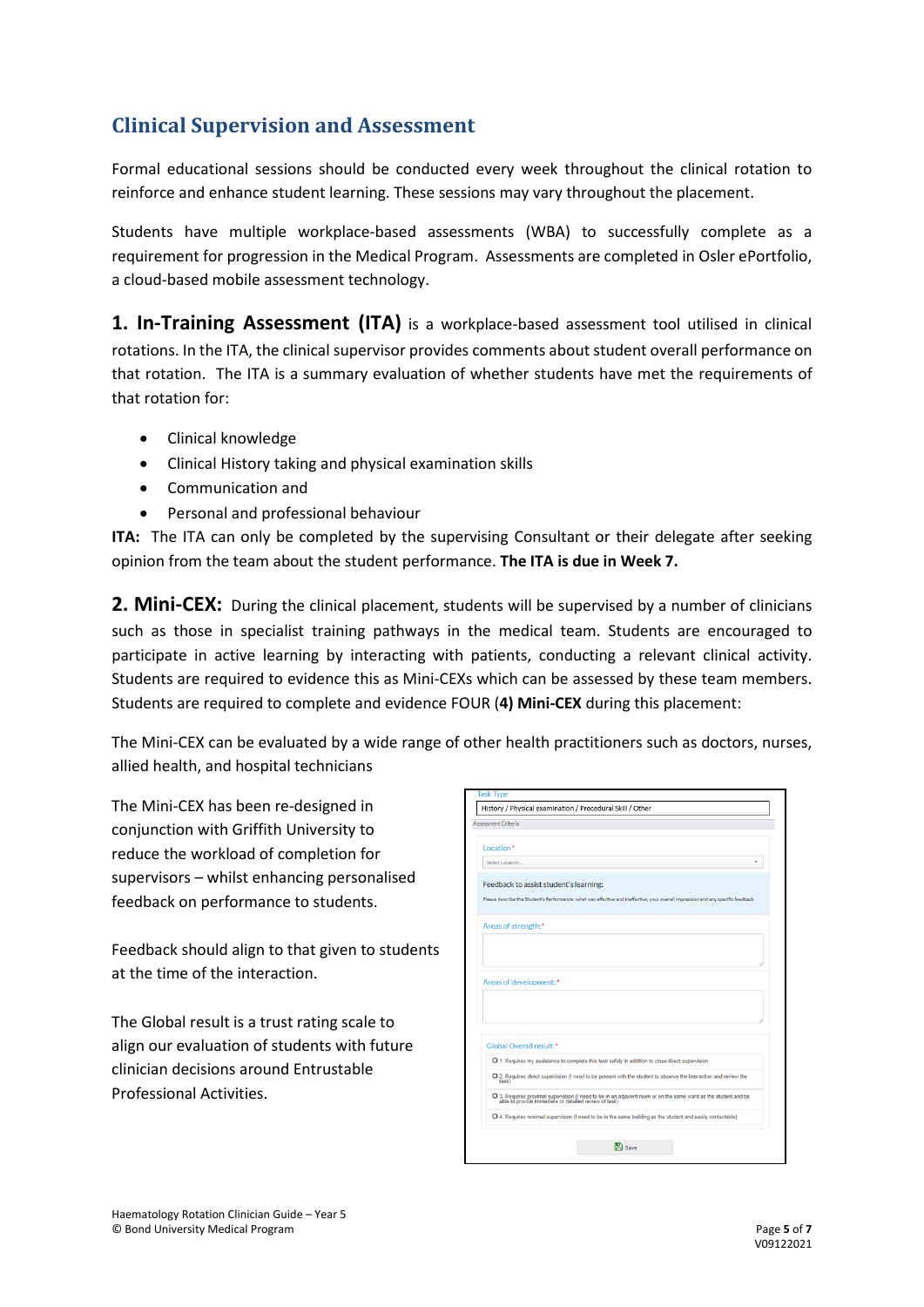#### **3. Procedural Skills:**

Bond Medical Students are required to complete the following procedural skills on patients by the completion of their Phase 2 placements in order to graduate. Nine skills are to be completed on patients under guided supervision whilst 5 procedures are theory-only modules to support skills development.

| #              | <b>Required Procedural Skill Activities</b>                  |  |  |
|----------------|--------------------------------------------------------------|--|--|
| 1              | In-dwelling Catheter                                         |  |  |
| 2              | <b>IV Cannulation</b>                                        |  |  |
| 3              | <b>Suturing</b>                                              |  |  |
| $\overline{4}$ | IM injection                                                 |  |  |
| 5              | SC injection                                                 |  |  |
| 6              | ECG                                                          |  |  |
| 7              | Venepuncture (venous blood sample)                           |  |  |
| 8              | <b>Blood Culture Sampling</b>                                |  |  |
| 9              | Sterile wash hand, gown, and glove                           |  |  |
| 10             | Examination of ICU patient - Theory Module<br>only           |  |  |
| 11             | - Theory Module<br><b>Blood Gas Analysis</b><br>only         |  |  |
| 12             | - Theory Module<br><b>Chest X-ray Interpretation</b><br>only |  |  |
| 13             | <b>Pulse Oximetry</b><br>- Theory Module<br>only             |  |  |
| 14             | <b>PPE</b><br>- Theory Module<br>only                        |  |  |

Procedural Skills Assessments can be completed by a wide range of observing supervisors using Osler e-Portfolio, including nurses, specialist nurses, doctors, allied health, and hospital technicians.

Clinicians evaluate student procedural skills performance on an Entrustability Rating Scale:

- $\Box$  Trust Level 1. Requires physician assistance / direct instruction
- $\Box$  Trust Level 2. Requires significant supervisor input
- $\Box$  Trust Level 3. Performs independently but requires direct supervision
- $\Box$  Trust Level 4. Safe to perform independently (supervision immediately available)

#### **Clerked Case:**

Clerked Cases are no longer required as compulsory WBA. They are, however, a valuable learning tool for students. Clinical supervisors are welcome to request that students complete a Clerked Case as part of their evaluation of student engagement on placement to support completion of ITAs.

All WBA are completed on Bond University's Osler ePortfolio App/website. The student requests the supervisor to review their assessment via the ePortfolio. The supervisor can be a user of Osler (require login details) or be requested as a Guest Assessor (email link to assessment). It is recommended to be set up as a user if completing numerous assessments.